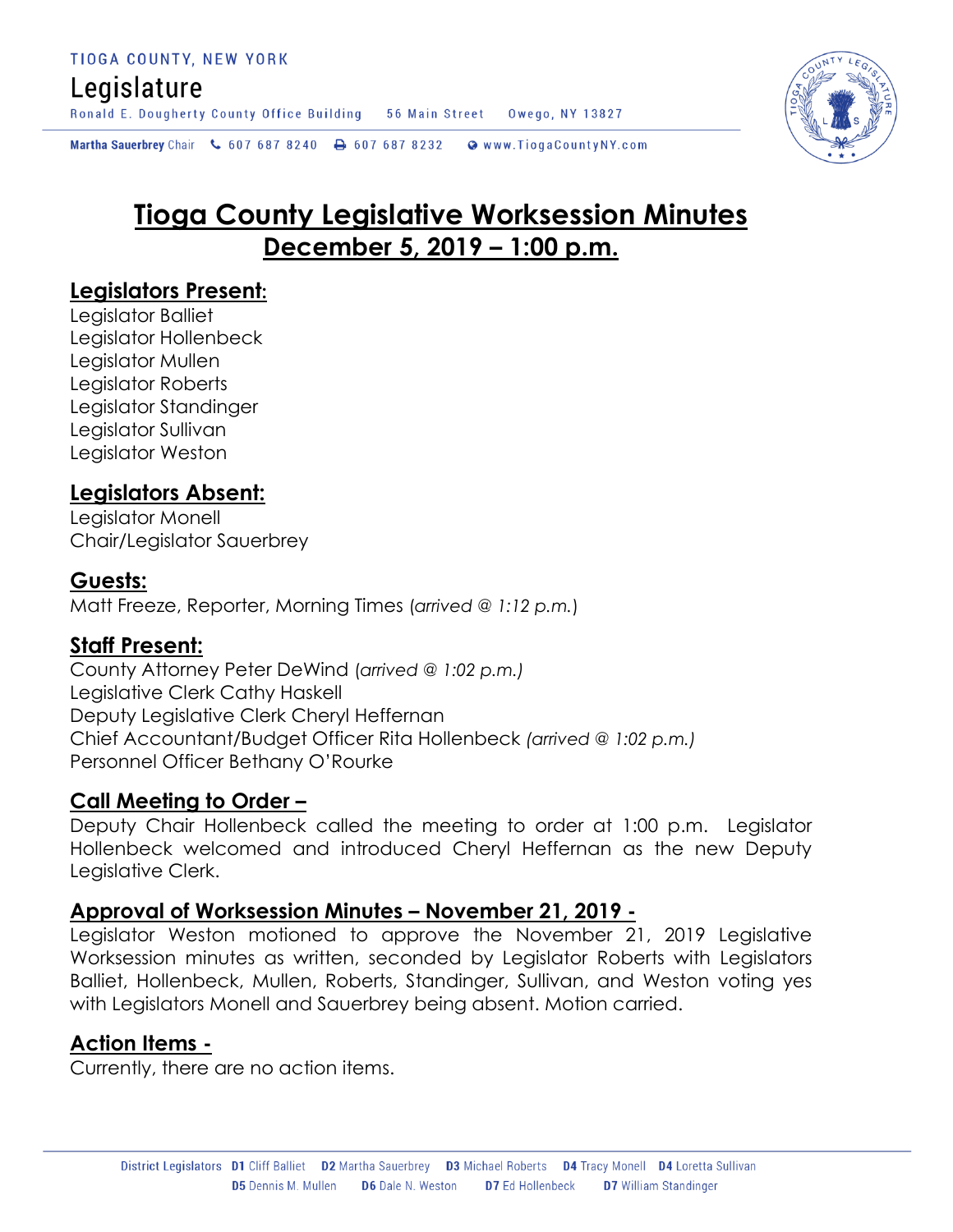#### TIOGA COUNTY, NEW YORK

### Legislature

Ronald E. Dougherty County Office Building 56 Main Street 0wego, NY 13827

Martha Sauerbrey Chair & 607 687 8240 A 607 687 8232 @ www.TiogaCountyNY.com



# **Legislative Support – Legislative Clerk Haskell -**

#### *Approval of Legislative Support Committee Minutes – November 7, 2019:*

Legislator Weston motioned to approve the November 7, 2019 Legislative Support Committee minutes as written, seconded by Legislator Balliet with Legislators Balliet, Hollenbeck, Mullen, Roberts, Standinger, Sullivan, and Weston voting yes with Legislators Monell and Sauerbrey being absent. Motion carried.

Legislative Clerk Haskell reported the following:

- The December Legislative Meeting is Tuesday, December 10, 2019, at 6:00 p.m. in the Hubbard Auditorium. Finance/Legal Committee will meet at 4:00 p.m. in the Legislative Conference Room.
- Legislator Balliet will do the prayer, pledge, and start the voting process at the December 10, 2019 Legislature meeting.
- Attended Leaders Meeting on November 20, 2019.
- Personnel Deputy Legislative Clerk, Cheryl Heffernan started on December 2, 2019.

#### **Proclamations (2) –**

- *Candor Varsity Girls Volleyball Team –* This resolution will be read and presented by Legislator Standinger at the December 10, 2019 Legislature meeting.
- *National Influenza Vaccination Week –* This resolution has been read and presented in years past, therefore, will just be noted in the minutes of the December 10, 2019 Legislature meeting.

**Resolutions –** All resolutions were reviewed for Legislature consideration at the December 10, 2019 Legislature meeting with the following discussion noted:

- *Resolution to approve a contract between Tioga County Probation*  **Department and Cayuga Counseling Service, Inc. - Legislator Mullen** reported this is the second year Probation has contracted services for Juvenile Delinquents and Raise the Age Youth. Although the contract cost is fairly high, Legislator Mullen reported the litany of services provided results in a cost savings.
- Adopt County Budget for 2020, Appropriations and Salary Schedule Budget Officer Hollenbeck distributed copies of the 2020 salary schedule.
- **Transfer Fund Budget Modification Mental Hygiene -** Legislator Sullivan commended the department in maintaining their budget by way of vacant positions and funds within their department.
- **Appropriation of Funds Mental Hygiene and Amend 2019 Budget** Ms. Haskell reported she received this resolution just prior to today's meeting, therefore